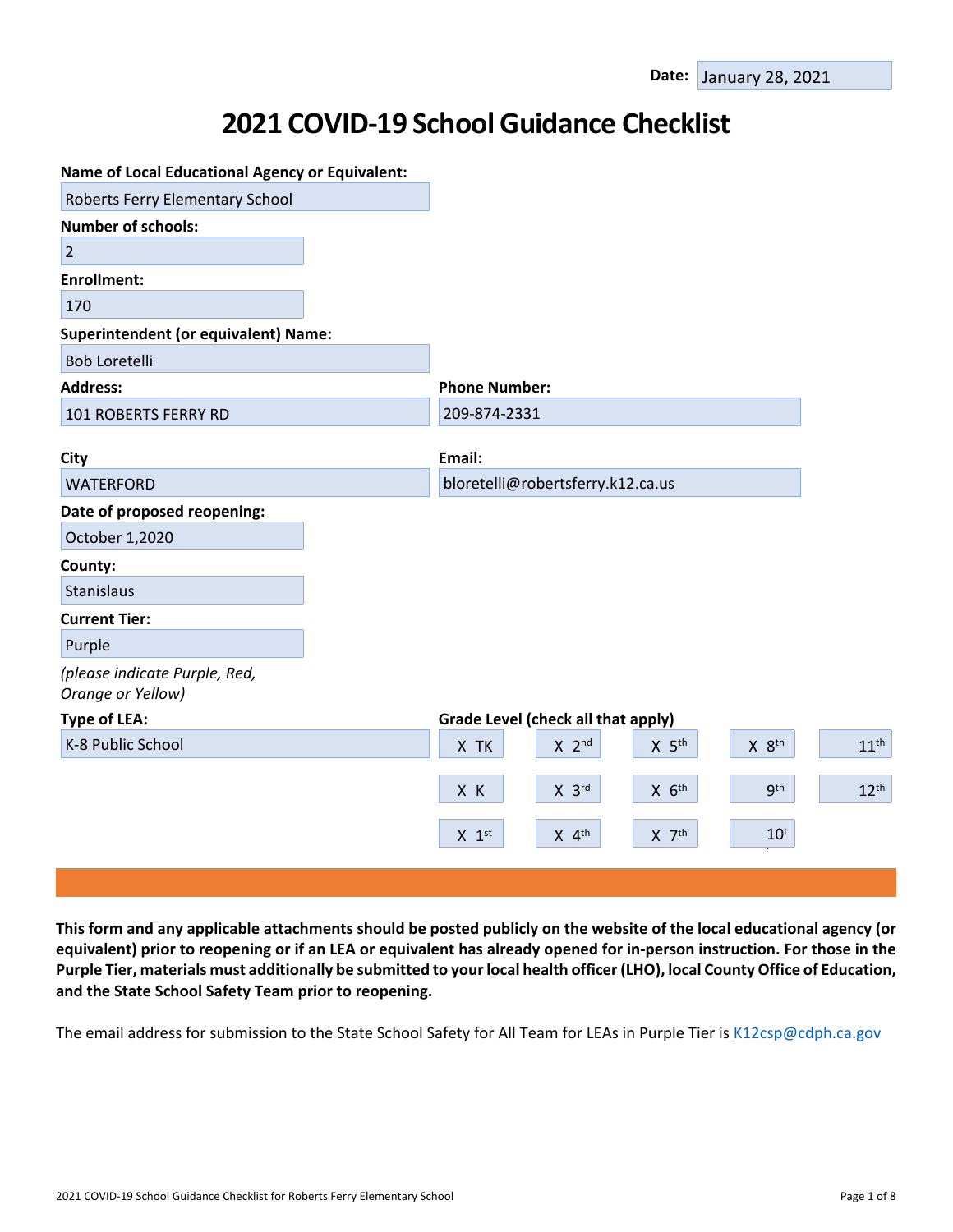LEAs or equivalent in Counties with a case rate >=25/100,000 individuals can submit materials but cannot re-open a **school until the county is below 25 cases per 100,000 (adjusted rate) for 5 consecutive days.**

## **For Local Educational Agencies (LEAs or equivalent) in ALL TIERS:**

X I, Bob Loretelli, post to the website of the local educational agency (or equivalent) the COVID Safety Plan, which consists of two elements: the **COVID-19 Prevention Program (CPP)**, pursuant to CalOSHA requirements, and this **CDPH COVID-19 Guidance Checklist** and accompanying documents, which satisfies requirements for the safe reopening of schools per CDPH [Guidance](https://www.cdph.ca.gov/Programs/CID/DCDC/CDPH%20Document%20Library/COVID-19/Consolidated_Schools_Guidance.pdf) on Schools. For those seeking to open while in the Purple Tier, these

plans have also been submitted to the local health officer (LHO) and the State School Safety Team.

I confirm that reopening plan(s) address the following, consistent with guidance from the California Department of Public Health and the local health department:

Entrance, Egress, and movement within the school Face Coverings and other essential protective gear Health Screening for Students and Staff Healthy Hygiene Practices Identification and Tracing of Contacts Physical Distancing Staff Training and Family Education Testing of Staff Testing of Students Identification of Reporting of Cases Communication Plans Consultation

X **Stable group structures (where applicable)**: How students and staff will be kept in stable groups with fixed membership that stay together for all activities (e.g., instruction, lunch, recess) and minimize/avoid contact with other groups or individuals who are not part of the stable group.

1. Each class remain together for all activities and minimize/avoid contact with other students that are not part of their class

- 2. Classes will adhere to a staggered recess schedule with one class in each play area at a time
- 3. Lunch also is staggered by classes outdoors , as weather permits. Each class has their own picnic tables to sit in when they are outside. Bad weather the classes eat lunch in their rooms
- 4. Lunches outside and inside are delivered to each class instead of students waiting in line in the cafeteria

Please provide specific information regarding:

How many students and staff will be in each planned stable, group structure? (If planning more than one type of group, what is the minimum and maximum number of students and staff in the groups?)

Roberts Ferry District's stable group structure are as follows:

TK/Kindergarten - 23 students, 1 teacher, 1 full-time aide First Grade - 16 students, 1 teacher Second Grade - 21 students, 1 teacher, 1 full-time aide Third Grade - 15 students, 1 teacher Fourth Grade - 13 students, 1 teacher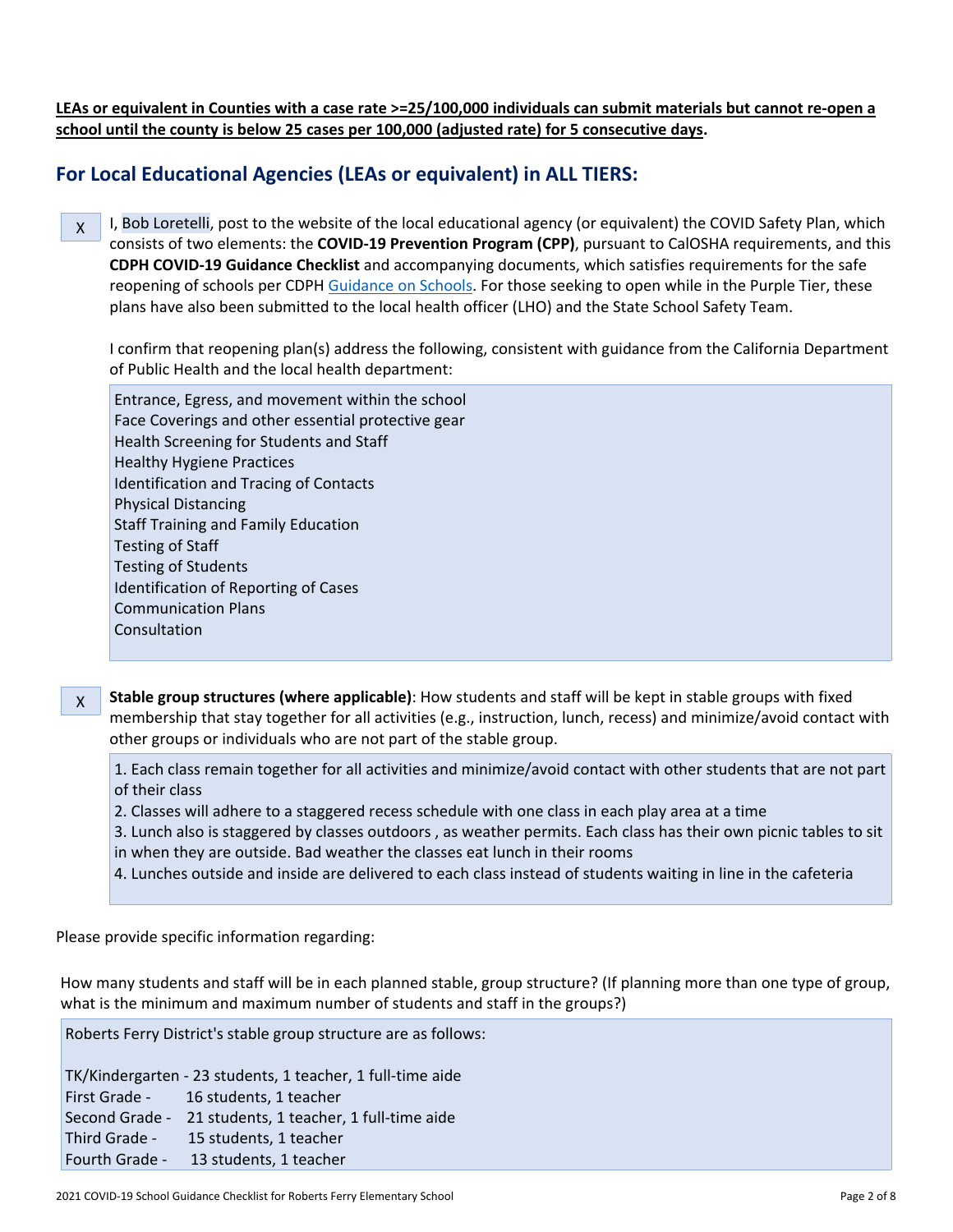| Fifth Grade -   | 20 students, 1 teacher |
|-----------------|------------------------|
| Sixth Grade -   | 23 students, 1 teacher |
| Seventh Grade - | 23 students, 1 teacher |
| Eighth Grade -  | 16 students, 1 teacher |

In these numbers, we have 10 students who have elected to do distance learning.

If you have departmentalized classes, how will you organize staff and students in stable groups?

The sixth, seventh and eighth grade teachers will rotate rooms for daily math,english,science and history instruction in lieu of students rotating. I have two oversized classrooms that support the two bigger classes in middle school.

If you have electives, how will you prevent or minimize in-person contact for members of different stable groups?

No electives at this time-

X **Entrance, Egress, and Movement Within the School**: How movement of students, staff, and parents will be managed to avoid close contact and/or mixing of cohorts.

1. Roberts Ferry Elementary School does utilize buses for arrival and departure of students. Rules pertaining to bus transportation are followed. Mask must be worn. Families can sit together but others are separated. hands are cleaned before entering the bus. Windows cracked open to allow air. Students dismissed in small groups to avoid standing next to someone

2. When students either dropped off or getting off the bus, go to the one and only entrance into the school and staff is waiting to again hand sanitize, direct students to their tables on good weather days, or to their classrooms

3. All classrooms except one have outer doors

4. We stagger recess and lunch times to prevent/minimize mixing

5. We have playground, lower basketball courts, and field to accommodate staggered recess schedules

6. Only allow one student in the restroom at a time

7. Parents are required to stay into their car during morning drop off and afternoon pick up

8. During afternoon pick up, the students on good weather days, go to their class tables and sit till called by staff on a megaphone to come to pick up. On bad weather days, same procedure but in their classrooms

9. We do not at this time, allow parents, volunteers, and visitors at this time, to prevent additional exposure

X

**Face Coverings and Other Essential Protective Gear**: How CDPH's face covering requirements will be and enforced for staff and students.satisfied

1. Roberts Ferry Elementary will adhere to the California Department of Public Health face covering regulations.

2. RFE will provide face coverings for all staff and students who do not bring their own.

3. All staff are required to wear a face covering unless they are instructing students in a way where their mouth needs to be visible (speech, special education, ELD, language lessons, beginning reading instruction, working with young children), in which case, they can wear a face shield with a drape.

4. Adults are required to wear masks/face coverings unless a person is exempt as explained in the guidelines. 5. Masks/Face coverings are required for all students, unless exempt. A physician's note is required for exemption.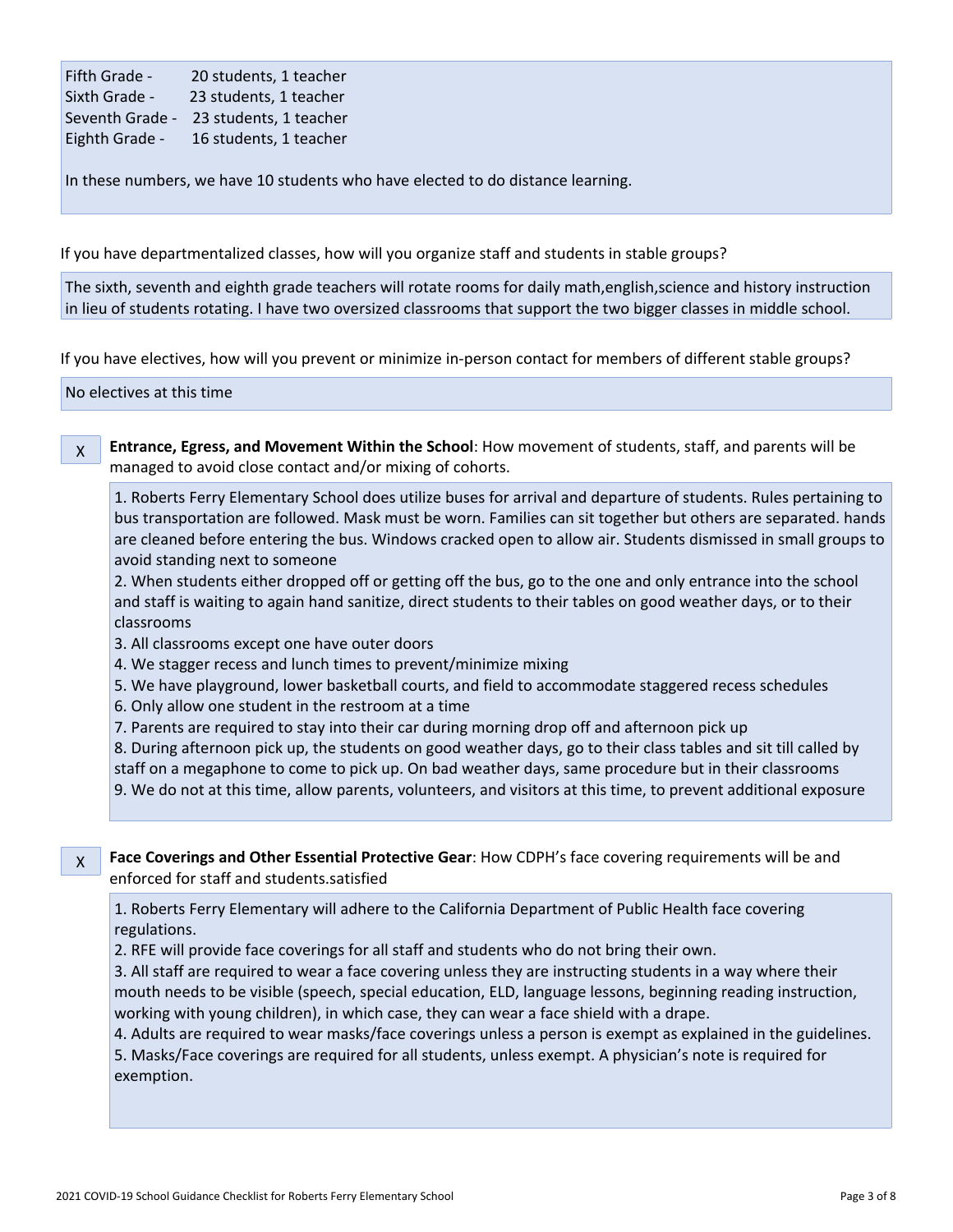X **Health Screenings for Students and Staff**: How students and staff will be screened for symptoms of COVID-19 and how ill students or staff will be separated from others and sent home immediately.

### Health Screening for Staff:

- 1. Staff will self screen for COVID-19 symptoms each day before reporting to work.
- 2. A self screening log will be filled out daily by each staff member and submitted to the office.

3. If a staff member exhibits symptoms of COVID-19 or has been exposed to someone who has tested positive for COVID-19, the staff member will not report to work and will consult their primary care physician (PCP) to inquire about a COVID-19 test.

4. If a staff member reports to work with symptoms, they will be asked to leave immediately and follow the quarantine protocol.

4. Staff member will not report back to work until their PCP has released them to do so or they have completed the 10 day quarantine or isolation period.

## Health Screening for Students:

Parents will be provided with the following health screening list through email and the District's website and encouraged to perform it daily before sending their child to school. If a child exhibits any of the following symptoms parents will be advised to keep their child at home.

Fever of 100.4 or higher or chills

Cough

Shortness of breath or difficulty breathing

Fatigue

Muscle or body aches

Headache

New loss of taste or smell

Sore throat

Congestion or runny nose

Nausea or vomiting

Diarrhea

Parents will be instructed to keep students home who are sick and to not return to school until they haven't exhibited a fever or symptoms for three days without the use of fever reducing aids.

Students and families will not be penalized if students miss class due to illness or exhibiting COVID-19 symptoms.

Students will also be screened for symptoms of COVID-19 upon arrival, including a temperature check and monitored throughout the day.

Once on the school site, if a student exhibits symptoms of COVID-19, they will be separated from others in the designated isolation room and will be sent home immediately.

X **Healthy Hygiene Practices**: The availability of handwashing stations and hand sanitizer, and how their safe and appropriate use will be promoted and incorporated into routines for staff and students.

Teachers provided foundational lessons on hygiene during the first two weeks of school and regularly reinforce the routines.

Health and hygiene practices will be followed in accordance with the California Department of Public Health guidelines.

All classrooms have sinks. Frequent hand washing times will be scheduled throughout the day for students and staff.

Non Touch Hand sanitizer is available in all buildings. Students will wash their hands or use hand sanitizer as they enter

and exit the classroom.

Teachers will frequently review hand washing and sanitizing procedures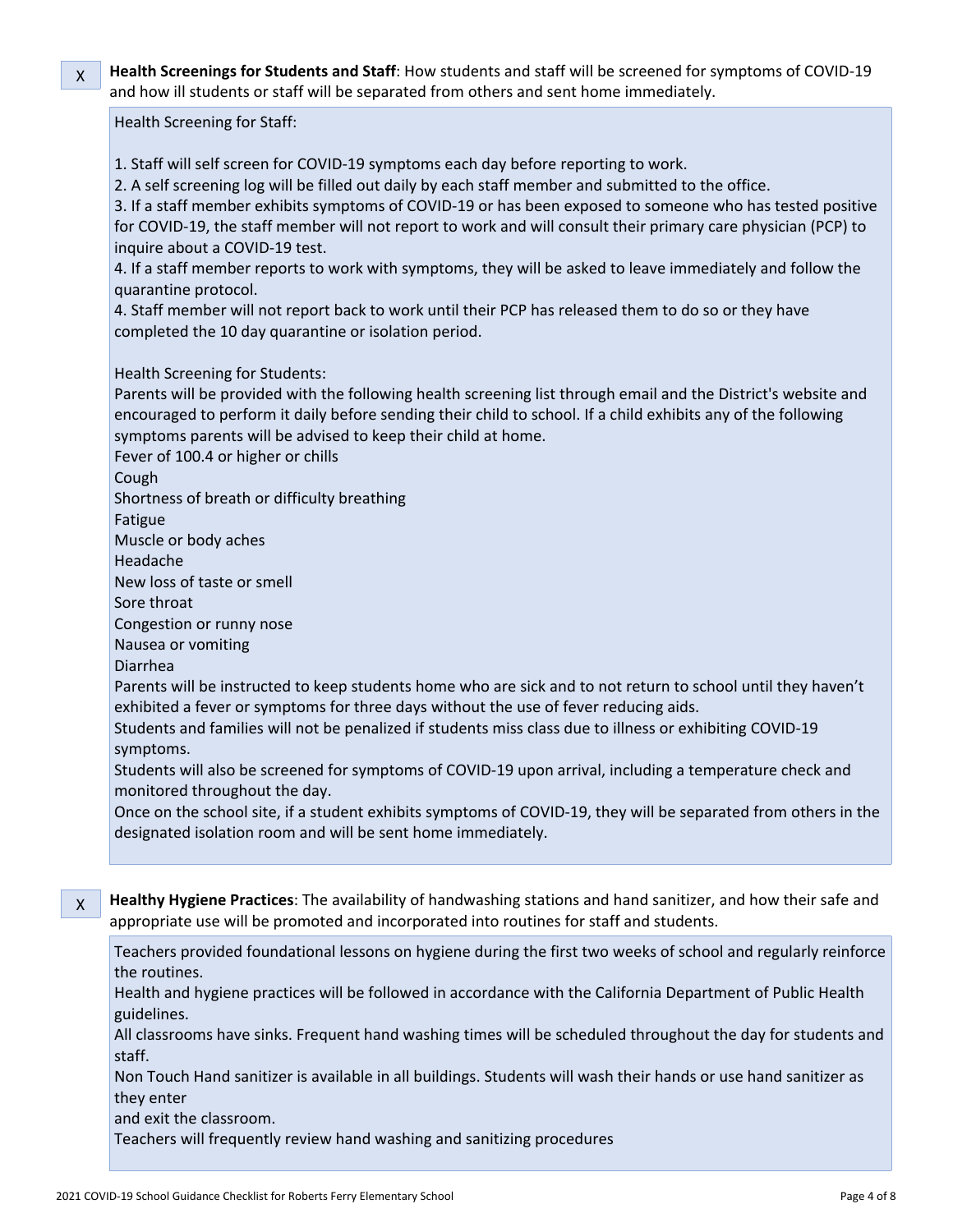**Identification and Tracing of Contacts**: Actions that staff will take when there is a confirmed case. Confirm that the school(s) have designated staff persons to support contact tracing, such as creation and submission of lists of exposed students and staff to the local health department and notification of exposed persons. Each school must designate a person for the local health department to contact about COVID-19.

RFE will consult with Stanislaus County Public Health (SCPH) on topics including but not limited to tracing all close contacts of confirmed cases within the school community and instructing those individuals to quarantine and/or temporarily closing individual classes and/or the entire school if advised.

RFE will participate in providing updates to the contact tracing database created by Stanislaus County Public Health.

RFE will conduct contact tracing and quarantining of close contacts of confirmed cases within the school community.

Confirmed staff and student cases will be documented by the District in a spreadsheet.

RFE will provide information to SCPH on any confirmed COVID-19 case for employees in the workplace, including job titles, work areas, close contacts in the workplace, dates of symptom onset, and departments worked while infectious.

Close contacts will be instructed to quarantine at home for 10 days from their last known contact with the employee with COVID-19. Close contacts should be tested for COVID-19 when possible.

A close contact is someone who spent 15 minutes or more within 6 feet of an individual with COVID-19 infection during their infectious period, which includes, at a minimum, the 48 hours before the individual developed symptoms.

RFE will interview employees with laboratory-confirmed COVID-19 by phone to determine when their symptoms began, the departments they worked during their infectious period, and to identify other employees with whom they had close contact during their infectious period.

While at home, close contacts should self-monitor daily for COVID-19 symptoms (e.g., fever, chills, shaking chills, cough, difficulty breathing, sore throat, congestion or runny nose, fatigue, body or muscle aches, loss of taste or smell, nausea or vomiting, diarrhea, loss of appetite).

Roberts Ferry School District contact person: Bob Loretelli, Superintendent 209-874-2331 Roberts Ferry School District alternate contact person: Alexis Manley, Administrative Assistant 209-874-2331

X **Physical Distancing**: How space and routines will be arranged to allow for physical distancing of students and staff.

The district has made the following efforts to maximize available classroom space for Social Distancing: Classrooms will be rearranged and student desks will all be facing forward and separated to the extent possible.

Extra tables or other pieces of furniture will be removed from classrooms as needed to provide for physical distancing.

Teachers will implement outdoor instruction with social distancing whenever possible.

Air Cleaners are in each room

X

Doors and windows will be opened whenever feasible to maximize air flow and keep air circulating. We have cancelled field trips, assemblies, and other large group gatherings and opted for virtual options until we have been advised from SCPH to reintroduce them.

Staff meetings, professional development, etc. have been moved to a virtual format if physical distancing cannot be implemented.

The staff room and all common rooms have been temporarily closed for congregating.

Please provide the planned maximum and minimum distance between students in classrooms.

2021 COVID-19 School Guidance Checklist for Roberts Ferry Elementary School Page 5 of 8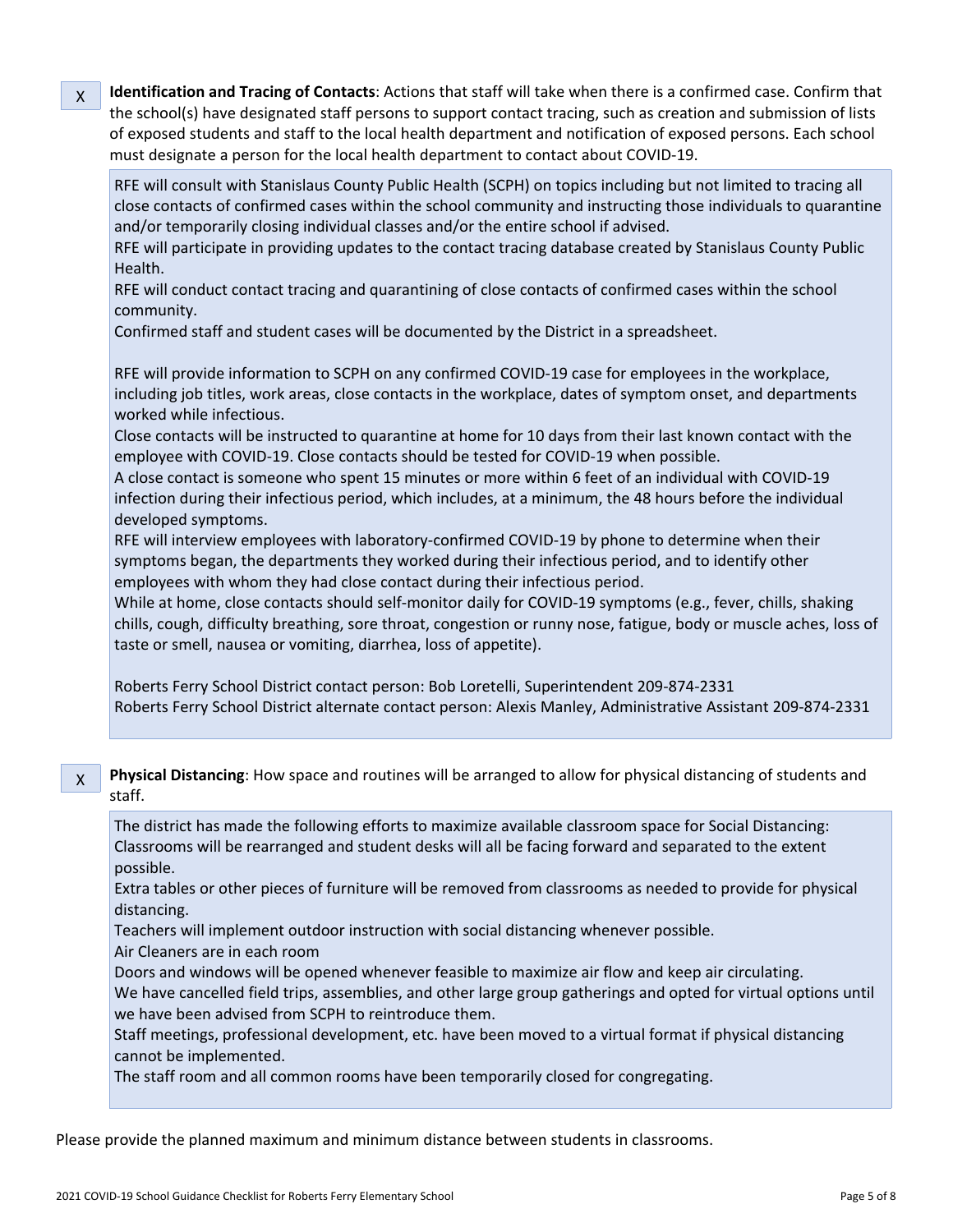| Maximum: | feet |
|----------|------|
| Minimum  | feet |

If this is less than 6 feet, please explain why it is not possible to maintain a minimum of at least 6 feet.

Spacing is dependent upon classroom size and the corresponding students in each grade. Most classes are six feet

X **Staff Training and Family Education**: How staff will be trained and families will be educated on the application and enforcement of the plan.

1. RFE's Detailed Reopening Plan Waiver will be posted on the home page of the district's website.

2. Staff has undergone training on the Plan's specifications, applications and enforcement.

3. The plan will be enforced with daily health screenings for students and staff and observance of the protocols outlined in detail in the Plan below.

4. Routine reminders of the most pertinent parts of the Plan will be made via email and other forms of communication, including Class Dojo, as well as verbal reminders. These parts of the Plan include: Enhanced sanitation practices

Physical distancing guidelines and their importance

Proper use, removal, and washing of face coverings

Screening practices

How COVID-19 is spread

COVID-19 specific symptom identification for staff and students

RFE's plan and procedures to follow when children or adults become sick at school

RFE's plan and procedures to protect students and employees from COVID-19 illness

This document will be reviewed and amended as needed, to meet the safety needs of RFD or in the event of changes made by local, state, or federal jurisdictions

X **Testing of Staff**: How school officials will ensure that students and staff who have symptoms of COVID-19 or have been exposed to someone withCOVID-19 will be rapidly tested and what instructions they will be given while waiting for test results. Below, please describe any planned periodic asymptomatic staff testing cadence.

The district/school will participate in Public Health surveillance testing for teachers and staff through the testing initiative being coordinated by Stanislaus County Public Health and follow current Public Health and CDPH guidance. The district/school will utilize the County testing sites. Current Public Health and CDPH guidance will be followed; currently one eighth (1/8) of staff will be tested weekly to ensure that all staff are tested every two months. Stanislaus County Public Health also recommends that close contacts test at days 6 and 14 (although that doesn't shorten the quarantine period.) People who are symptomatic and test negative can return to work three days after symptom resolution unless their doctor has another reasonable explanation for the symptoms. People who test positive are required to isolate for 10 days, and not have a fever for 24 hours and have a reduction in symptoms.

Staff asymptomatic testing cadence. Please note if testing cadence will differ by tier:

100% of staff are tested every 8 weeks.

X **Testing of Students**: How school officials will ensure that students who have symptoms of COVID-19 or have been exposed to someone withCOVID-19 will be rapidly tested and what instructions they will be given while waiting for test results. Below, please describe any planned periodic asymptomatic student testing cadence.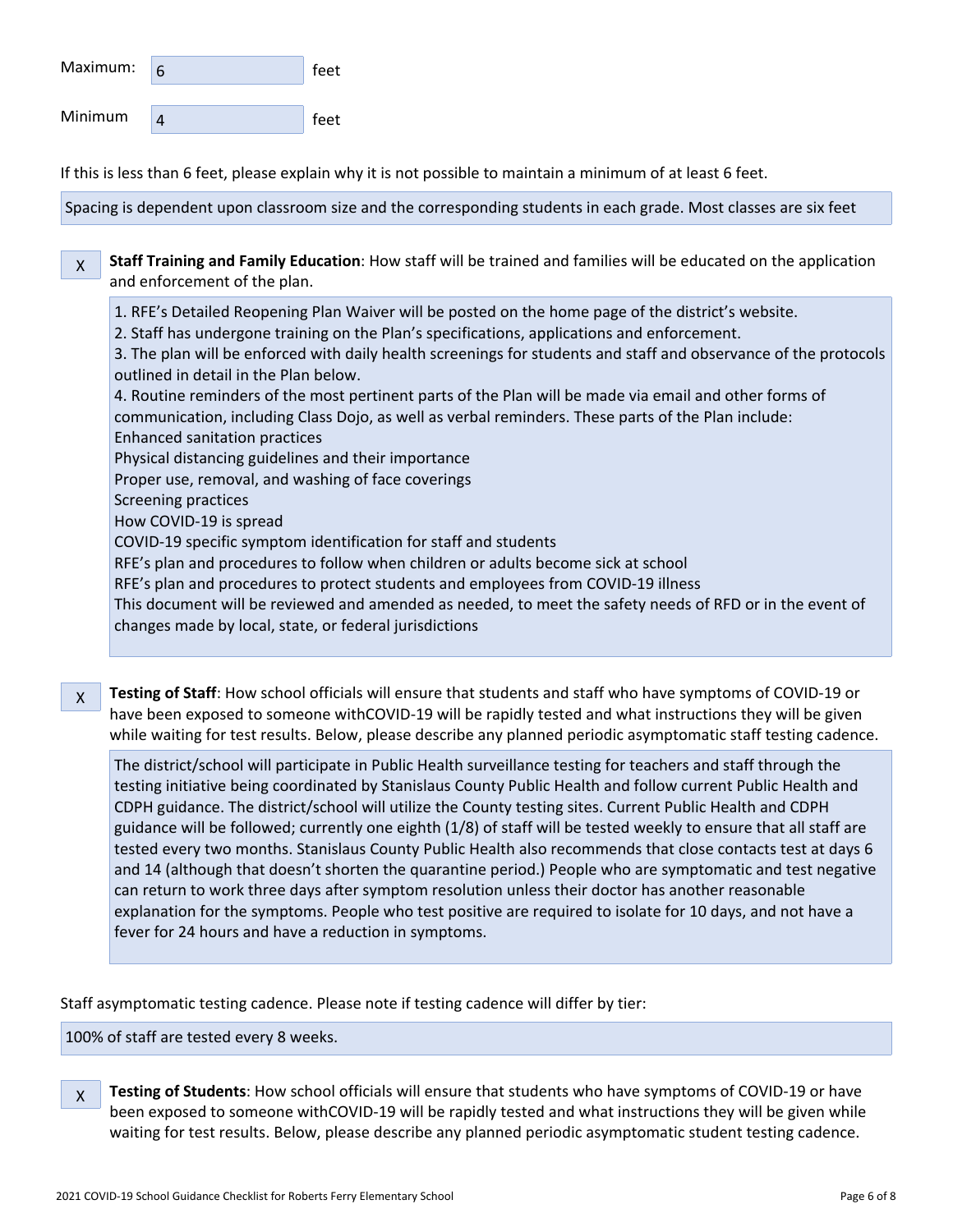| Roberts Ferry Elementary will not be coordinating testing for students. Parents will be referred to Public Health |  |
|-------------------------------------------------------------------------------------------------------------------|--|
| or                                                                                                                |  |

their Primary Care Physician for testing advice and information.

Planned student testing cadence. Please note if testing cadence will differ by tier:

| N/A          |                                                                                                                                                                                                                                                                                                                                                                                                                                                                                                                                                  |  |  |  |
|--------------|--------------------------------------------------------------------------------------------------------------------------------------------------------------------------------------------------------------------------------------------------------------------------------------------------------------------------------------------------------------------------------------------------------------------------------------------------------------------------------------------------------------------------------------------------|--|--|--|
| $\mathsf{X}$ | Identification and Reporting of Cases: At all times, reporting of confirmed positive and suspected cases in<br>students, staff and employees will be consistent with Reporting Requirements.                                                                                                                                                                                                                                                                                                                                                     |  |  |  |
|              | RFE will participate in providing updates to Stan Track, the contact tracing database created by Stanislaus<br>County Public Health, regarding all confirmed positive cases for students and staff.                                                                                                                                                                                                                                                                                                                                              |  |  |  |
| $\mathsf{X}$ | Communication Plans: How the superintendent will communicate with students, staff, and parents about cases<br>and exposures at the school, consistent with privacy requirements such as FERPA and HIPAA.                                                                                                                                                                                                                                                                                                                                         |  |  |  |
|              | In coordination with the County Public Health Department, RFD will immediately communicate to affected<br>stakeholders of potential virus exposures. The information may be communicated through email, Class Dojo,<br>and the school's website at grattonschool.net. Information communicated to school families, staff, public<br>health officials and the community will maintain confidentiality as required by FERPA, HIPAA, and state law<br>related to privacy of educational records and will be consistent with legal counsel guidance. |  |  |  |
| $\mathsf{X}$ | Consultation: (For schools not previously open) Please confirm consultation with the following groups<br>N/A - RFE has been open for in-person learning as of October 1, 2020                                                                                                                                                                                                                                                                                                                                                                    |  |  |  |
|              |                                                                                                                                                                                                                                                                                                                                                                                                                                                                                                                                                  |  |  |  |
|              | Labor Organization                                                                                                                                                                                                                                                                                                                                                                                                                                                                                                                               |  |  |  |
|              | Name of Organization(s) and Date(s) Consulted:                                                                                                                                                                                                                                                                                                                                                                                                                                                                                                   |  |  |  |
|              | Name:                                                                                                                                                                                                                                                                                                                                                                                                                                                                                                                                            |  |  |  |
|              | Date:                                                                                                                                                                                                                                                                                                                                                                                                                                                                                                                                            |  |  |  |
|              |                                                                                                                                                                                                                                                                                                                                                                                                                                                                                                                                                  |  |  |  |
|              | Parent and Community Organizations                                                                                                                                                                                                                                                                                                                                                                                                                                                                                                               |  |  |  |
|              | Name of Organization(s) and Date(s) Consulted:                                                                                                                                                                                                                                                                                                                                                                                                                                                                                                   |  |  |  |
|              | Name:                                                                                                                                                                                                                                                                                                                                                                                                                                                                                                                                            |  |  |  |
|              | Date:                                                                                                                                                                                                                                                                                                                                                                                                                                                                                                                                            |  |  |  |
|              | If no labor organization represents staff at the school, please describe the process for consultation with school staff:                                                                                                                                                                                                                                                                                                                                                                                                                         |  |  |  |

# **For Local Educational Agencies (LEAs or equivalent) in PURPLE:**